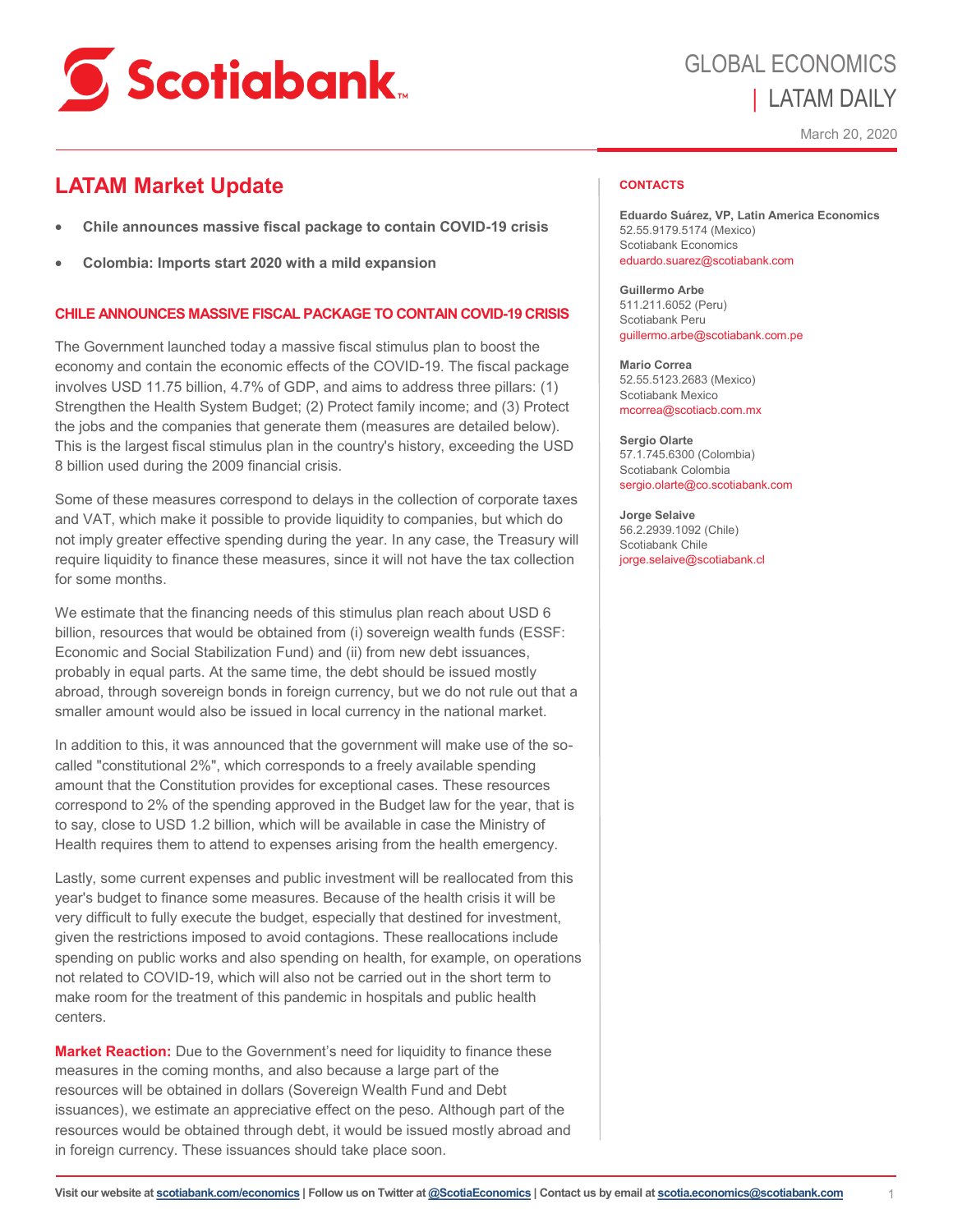

March 20, 2020

On the other hand, we estimate a downward effect on inflation for April of approximately -0.05pp due to the announcement of the elimination of the stamp and seal tax (currently at 0.8%). Our CPI estimation for April stands at 0% m/m, with a downward bias. Given that the tax effect is a transitional measure (only for 6 months), we should see the opposite effect on the CPI for the month of October, not affecting for now our estimate of the CPI for December, which we maintain at 3% YoY.

## **DETAIL OF THE MEASURES:**

The measures aim to address three pillars: (1) Strengthen the Health System Budget; (2) Protect family income; (3) Protect the jobs and the companies that generate them.

**Strengthen the health budget:** The public health budget will be reinforced with an additional contribution corresponding to the constitutional 2% (equivalent to USD 1,200 million according to the 2020 budget) to attend to the expenses derived from the health emergency.

## **Protect the income of Chilean families:**

**"COVID-19" Bill to protect income from work:** The income payment will be guaranteed for those who, due to health emergencies, must remain at home without the possibility of remote work (teleworking). This guarantee will be allowed when: (a) there is a mutual agreement with the employer and; (b) there is a mandate from the health authority. Once these conditions are fulfilled, the worker will receive income from the unemployment insurance, but maintaining the employment relationship and all their labor rights, so the employer will continue to pay their contributions. For this to be possible, up to USD 2,000 million will be injected into the Solidarity Unemployment Fund.

**Urgency to the Employment Protection Bill**, so it is discussed immediately. This project allows the reduction of the working day, compensating the decrease of the remuneration with resources from the Solidarity Unemployment Fund.

**COVID-19 Bonus:** A bonus equivalent to the Single Family Subsidy bonus will be promoted, which will benefit 2 million people without formal work. This effort considers resources for USD 130 million.

**Solidarity Fund to face the crisis:** Creation of a Solidarity Fund of USD 100 million destined to attend social emergencies derived from the drop in sales of the small retailers.

# **Protect the jobs and the companies that generate them:**

# **a. Tax measures:**

**Suspension of provisional monthly payments of corporate income tax for the next 3 months**. This measure will allow 700 thousand companies to have more resources in their cash flow. This means committing resources for USD 2.4 billion in the next 3 months.

**Postponement of VAT payment for the next 3 months for all companies with sales below UF 350,000 a year (about USD 12 million)**, making it possible to pay them in 12 monthly installments at a real interest rate of 0%. This will allow liquidity of up to USD 1,500 million to be injected into 240,000 companies during the second quarter.

**Postponement until July 2020 of the payment of income tax for SMEs** according to what they declare in the income operation next April. This will mean a release of cash resources for USD 600 million to 140 thousand SMEs.

**Postponement of April tax payments for companies with sales below UF 350,000 yearly (about USD 12 million) and for people with properties with a tax assessment of less than \$ 133 million (about USD 160,000)**. Payment of this fee is allowed at any time of the year by applying a real interest rate of 0%. This involves mobilizing resources for USD 670 million.

**Transitory reduction of the stamp and seal tax to 0%** for all credit operations during the next 6 months. This will reduce the cost of financing for families and businesses. This measure has a fiscal cost of up to USD420 million.

**Relief measures for the treatment of tax debts contracted with the General Treasury of the Republic focused on SMEs and people with lower incomes:** i) flexibility to enter into tax debt payment agreements with the General Treasury of the Republic, without interest or fines; ii) temporary suspension of actions for judicial collection and auctions for tax debts.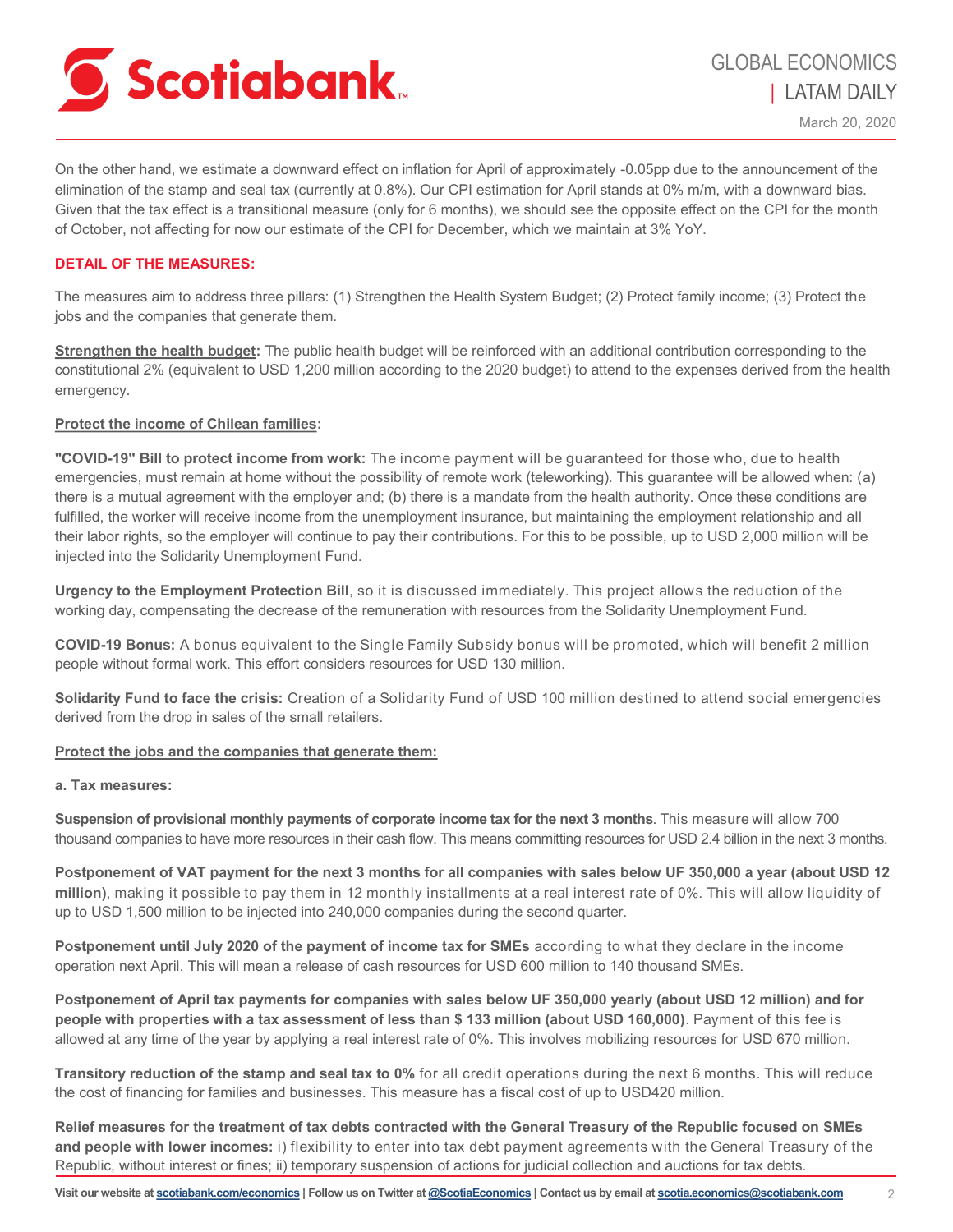

March 20, 2020

**All the expenses of the companies associated with facing the health contingency will be accepted as a tax expense.**

**b. Other liquidity measures:**

**Acceleration of payments to State suppliers:** at the beginning of April, all invoices issued to the State and pending payment will be paid in cash, generating immediate liquidity of approximately USD 1 billion. In turn, any invoice that is issued from now on to the State will be paid within 30 days (USD 500 million per month). This is the first stage of the centralized payment agenda.

**New capitalization of Banco Estado for USD 500 million**: These resources will be used mainly to provide financing to individuals and SMEs. This measure will increase Banco Estado's credit capacity by approx. USD 4.4 billion.

#### **—Carlos Muñoz**

# **COLOMBIA: IMPORTS START 2020 WITH A MILD EXPANSION**

January's imports data came in at USD 4.3bn increasing 0.6% y/y. The agriculture sector explained most of y/y imports variation in January-2020. In fact, fuel-related imports contracted by 15% y/y, partially offsetting the expansion of agriculture imports. Capital imports grew 2.6% y/y, especially on the back of agriculture imports (+27% y/y) and the industrial sector (+5.16%y/y), which offset the contraction in transportation imports (-4.5% y/y).

Consumption imports expanded by 10.4% y/y due to non-durable goods imports (+13.9% y/y), and durable goods imports (+6.09% y/y). Raw material imports contracted by 4.9% y/y due to lower fuel-related imports. As we mentioned in previous reports, a moderation of imports growth is expected since there is a statistical base effect that points to a still-high import level but diminishes the rate of expansion. Additionally, we expect the recent context of interruption of global trade channels and recent FX depreciation to contribute to further moderation in imports.

The external deficit stood at USD 690.3 million, which means a contraction of 32.6% compared with Jan-2019. It is worth noting that in January, exports expanded by 11.6% due to an increase in coal exports, a situation that probably can't be sustained over time. Having said that, the external deficit continues to be a significant concern since the current account deficit could remain above 4.0% for longer. The recent international context is challenging for the external balance. However, there are some automatic stabilizers, such as income account, that could offset further deterioration in a situation of low oil prices and remittances that normally help the current account deficit. However this time could be different on the back of much lower economic activity in the United States and Spain.



Sources: DANE, Scotiabank Economics.



Sources: DANE, Scotiabank Economics.

#### **—Sergio Olarte & Jackeline Piraján**



Sources: DANE, Scotiabank Economics.